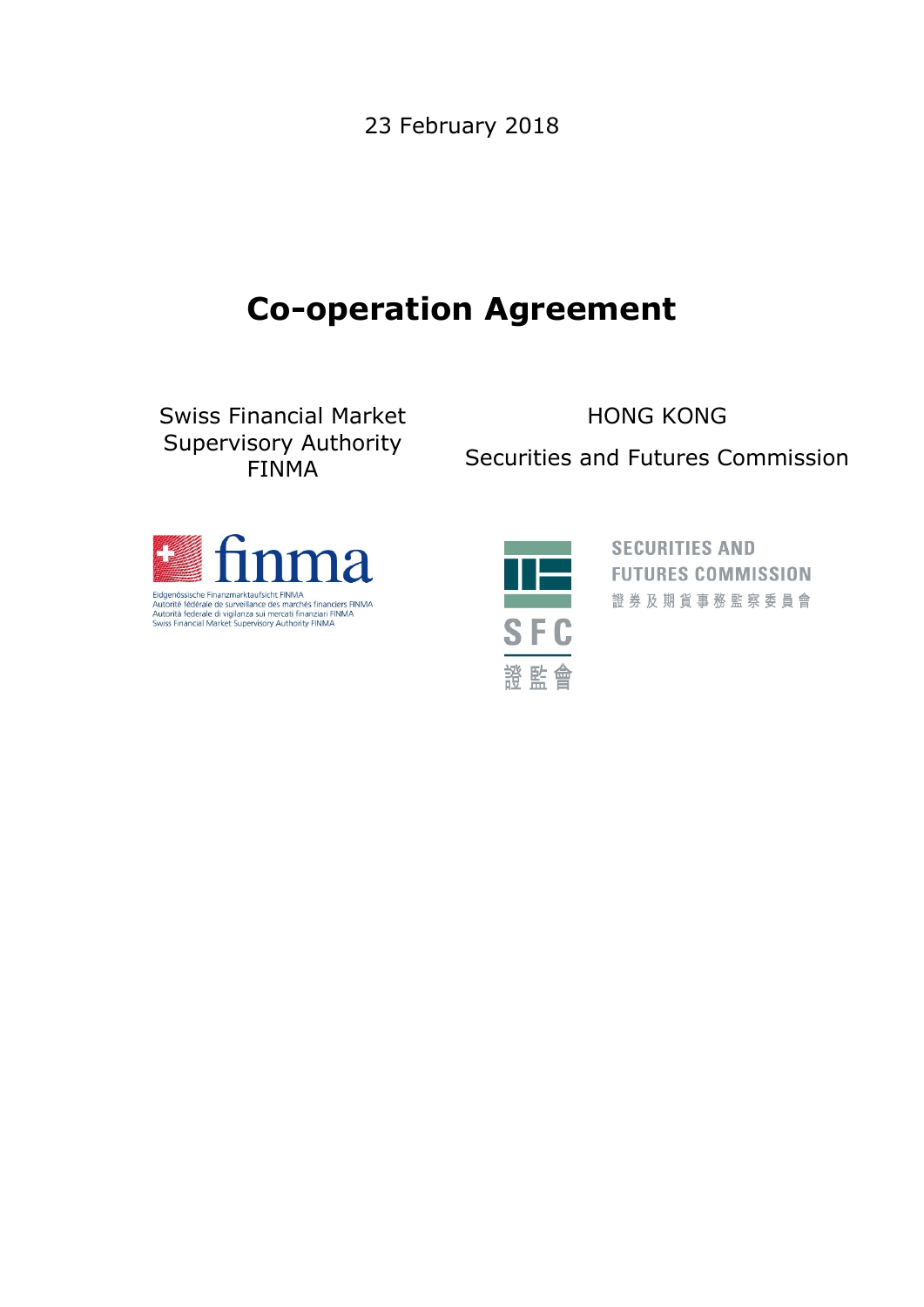# Contents

| 1. Definitions                             | 3 |
|--------------------------------------------|---|
| 2. Introduction                            | 4 |
| 3. Purpose                                 | 4 |
| 4. Principles                              | 4 |
| 5. Scope of assistance                     | 5 |
| 6. Confidentiality & Permissible Uses      | 5 |
| 7. Contact points                          | 6 |
| 8. Term                                    | 6 |
| 9. Amendment                               | 6 |
| Appendix 1: Authority-wide contact details | 7 |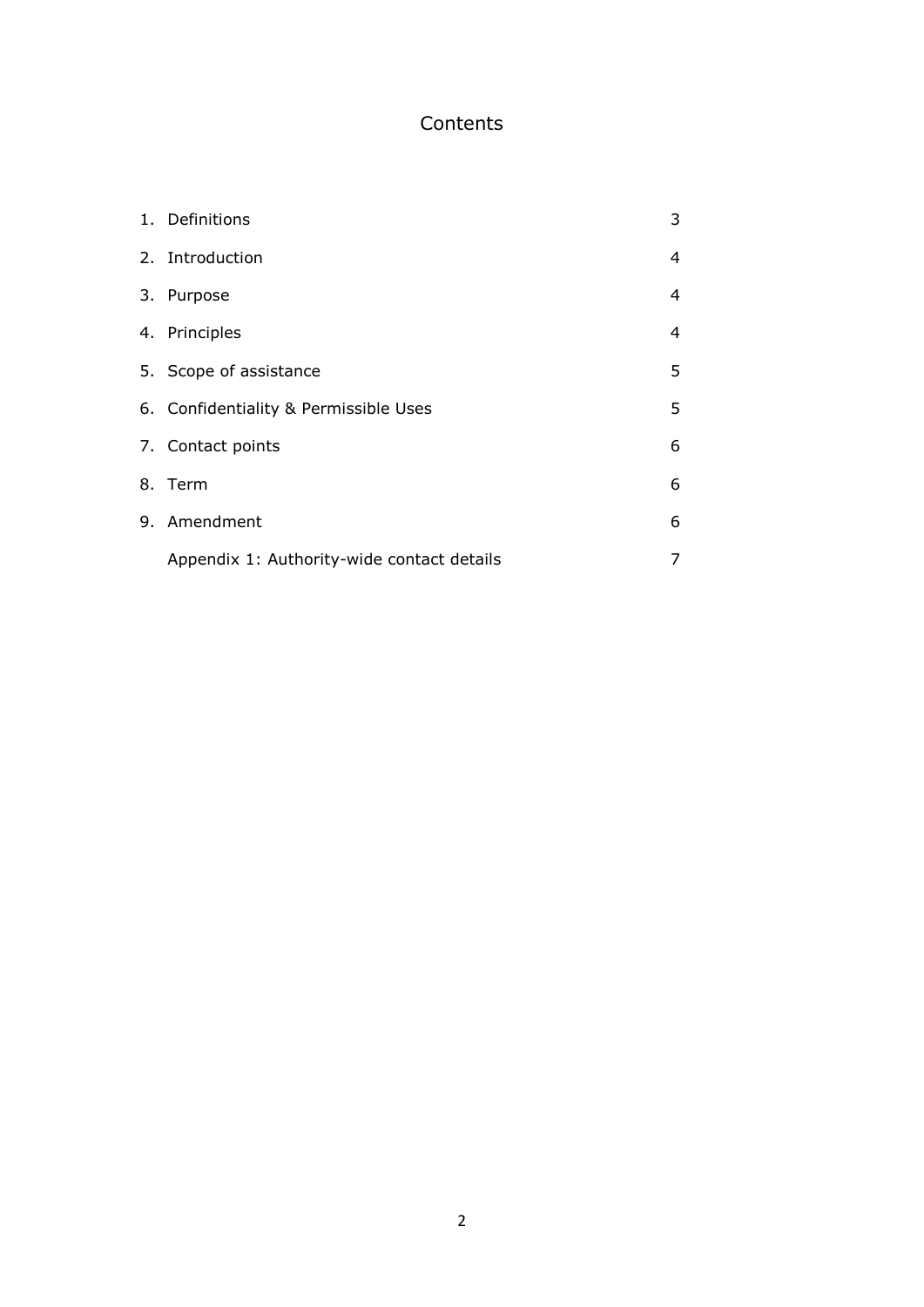# Co-operation Agreement between

#### Swiss Financial Market Supervisory Authority FINMA ("FINMA") Laupenstrasse 27 3003 Bern **Switzerland**

and

#### Hong Kong Securities and Futures Commission ("SFC") 35/F, Cheung Kong Center 2 Queen's Road Central Hong Kong

# **1. Definitions**

For the purposes of this Co-operation Agreement, unless the context requires otherwise:

"Authority" means FINMA or SFC, together referred to as "the Authorities";

"Authorisation" means the process of licensing, registering, approving, authorising or otherwise bringing an entity under either Authority's supervisory remit so that it is authorised to carry on business in providing a financial service or issuing a financial product in the relevant Authority's jurisdiction, and "Authorised" has a corresponding meaning;

"Confidential Information" means any non-public information obtained by an Authority from the other Authority pursuant to this Co-operation Agreement;

"Financial technologies", or "Fintech", is used to describe a variety of business models and emerging technologies that have the potential to supplement or disrupt the financial services industry;

"Innovator Business" means an innovative financial business that has been offered support from an Authority through its Innovation Function, or would qualify for such support;

"Innovation Function" means the dedicated function established in both Authorities to act as the centralized contact point for Innovator Businesses;

"Receiving Authority" means the Authority that is receiving an Innovator Business referral or information relating to that referral;

"Referring Authority" means the Authority that is referring an Innovator Business to the Receiving Authority; and

"Regulations" means any regulation or regulatory requirement applicable in the jurisdiction of an Authority.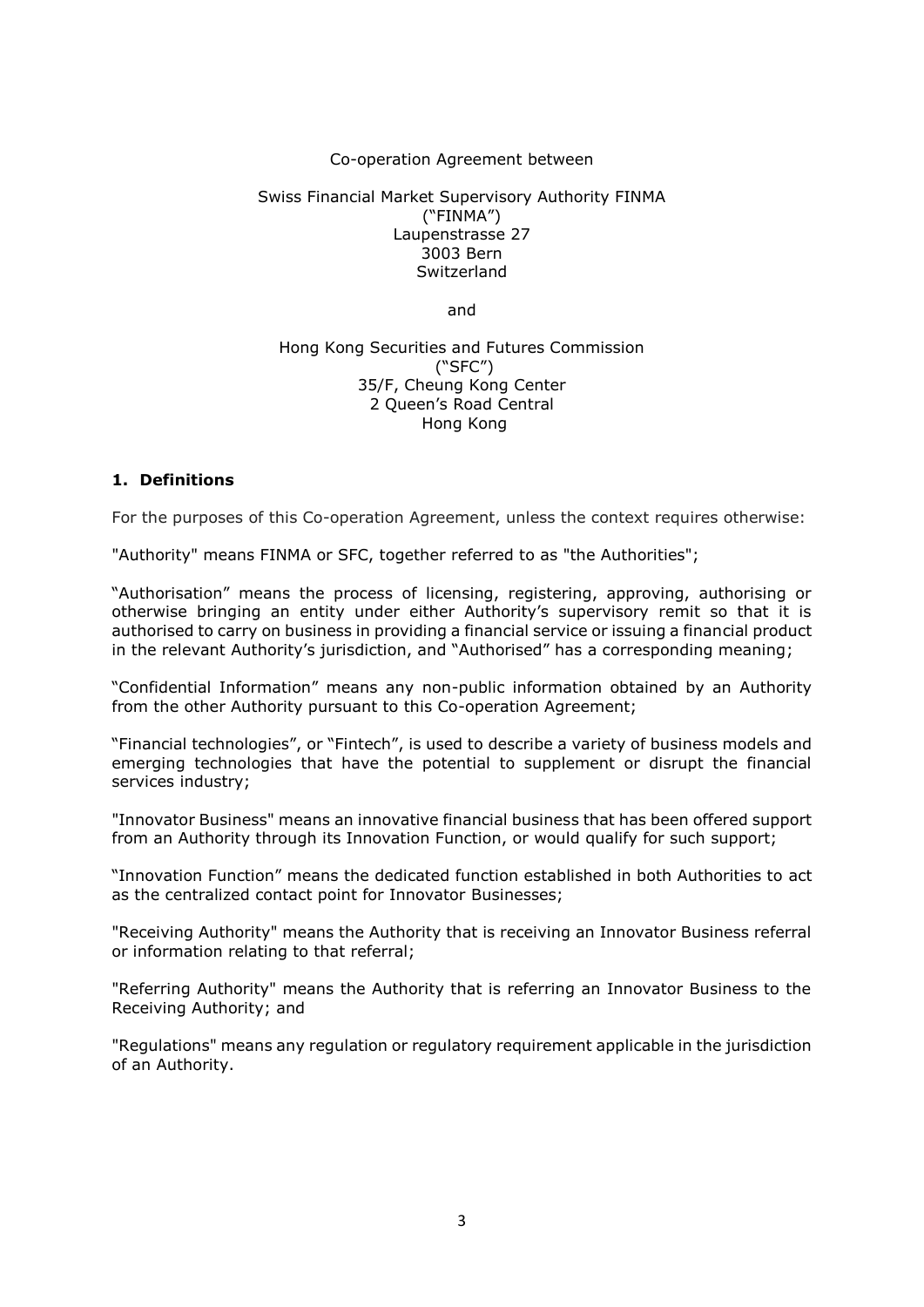# **2. Introduction**

2.1. The Authorities share a mutual desire to co-operate with the aim of facilitating innovation in financial services in their respective markets and of supporting Innovator Business in understanding the Regulations in each other's jurisdictions as may be required. Both Authorities have established Innovation Functions in order to do so. The Authorities believe that through co-operation with each other, they will be able to further the support of innovation in their respective markets.

# Background to the two Authorities Innovation Functions

- 2.2. The SFC established the Fintech Contact Point (FTCP) in March 2016 to enhance communication with businesses involved in the development and application of Fintech in Hong Kong. The purpose of the Fintech Contact Point is to facilitate the Fintech community's understanding of the current regulatory regime, and to enable the SFC to stay abreast of the development of Fintech in Hong Kong.
- 2.3. FINMA encourages innovation and competitiveness in the Swiss financial market. FINMA is consistently removing unnecessary regulatory hurdles that may hinder Innovator Businesses' market entry. It is also enabling Innovator Businesses to have swift access to the Swiss financial market by providing specific support which includes:
	- 2.3.1. A FinTech Desk as a single point of contact for Innovator Businesses;
	- 2.3.2. Assistance for Innovator Businesses in understanding the Swiss regulatory framework and in establishing whether their business model requires Authorisation;
	- 2.3.3. A dedicated contact person for Innovator Businesses during the pre-Authorisation or Authorisation process or both.
- 2.4. FINMA provides support to all Innovator Businesses irrespective of whether they are domiciled in Switzerland or abroad.

# **3. Purpose**

3.1. The purpose of this Co-operation Agreement is to provide a framework for cooperation between the Innovation Functions of each Authority. It also sets out how the Authorities plan to share and use information on innovation in their respective markets.

# **4. Principles**

4.1. The Authorities intend to provide the fullest possible mutual assistance to one another within the terms of this Co-operation Agreement. This Co-operation Agreement operates subject to the domestic laws and regulations of each Authority and does not modify or supersede any laws or regulatory requirements in force in, or applying to, Hong Kong or Switzerland. This Cooperation Agreement sets forth a statement of intent and accordingly does not create any enforceable rights, and is not legally binding.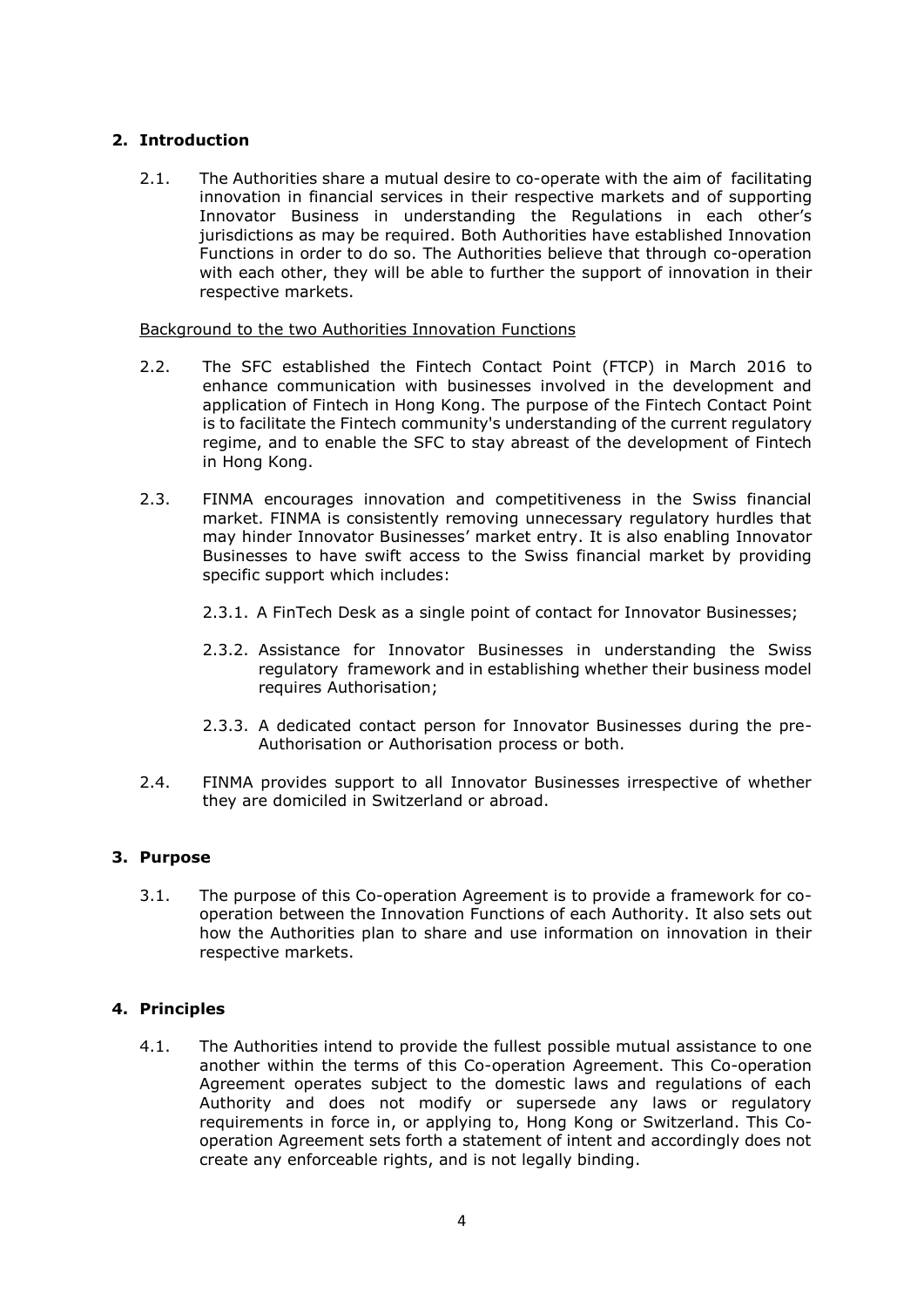# **5. Scope of Assistance**

#### Referral mechanism

5.1. The Authorities will refer to each other Innovator Businesses that would like to operate in the other Authority's jurisdiction. The Receiving Authority intends to assist the Innovator Businesses in understanding the regulatory regime under the Receiving Authority's remit, and how such regime may be relevant to them.

#### Information sharing

- 5.2. The Authorities intend to share information about innovations in financial services in their respective markets, where appropriate and as permitted under their respective legal and regulatory regimes. This may include, but is not limited to:
	- 5.2.1. Emerging trends and developments;
	- 5.2.2. Regulatory and policy issues pertaining to innovation in financial services; and
	- 5.2.3. Any other relevant issues on Fintech.

#### Potential joint innovation projects

5.3. The Authorities intend to consider participating in joint innovation projects on the application of novel financial technologies.

# **6. Confidentiality & Permissible Uses**

- 6.1. Any Confidential Information disclosed by one Authority to the other Authority under this Co-operation Agreement, unless otherwise stated, should be treated by the other Authority as confidential information.
- 6.2. The Authorities intend that the sharing or disclosure of Confidential Information will not constitute a waiver of privilege or confidentiality of such information.
- 6.3. A Referring Authority may only send information about an Innovator Business to a Receiving Authority if the Referring Authority has received prior consent from the Innovator Business that it may so do.
- 6.4. A Receiving Authority should use information about a referred Innovator Business only for the purpose of providing support to the referred Innovator Business through the Receiving Authority's Innovation Function.
- 6.5. Unless with the written consent of the other Authority and for the purpose stated in paragraph 6.4 above, an Authority should not use any Confidential Information disclosed to it by the other Authority.
- 6.6. If either Authority is required to disclose any information provided to it by the other Authority pursuant to a requirement of law, such Authority should notify the other Authority prior to complying with such a requirement and should assert all appropriate legal exemptions or privileges with respect to such information as may be available.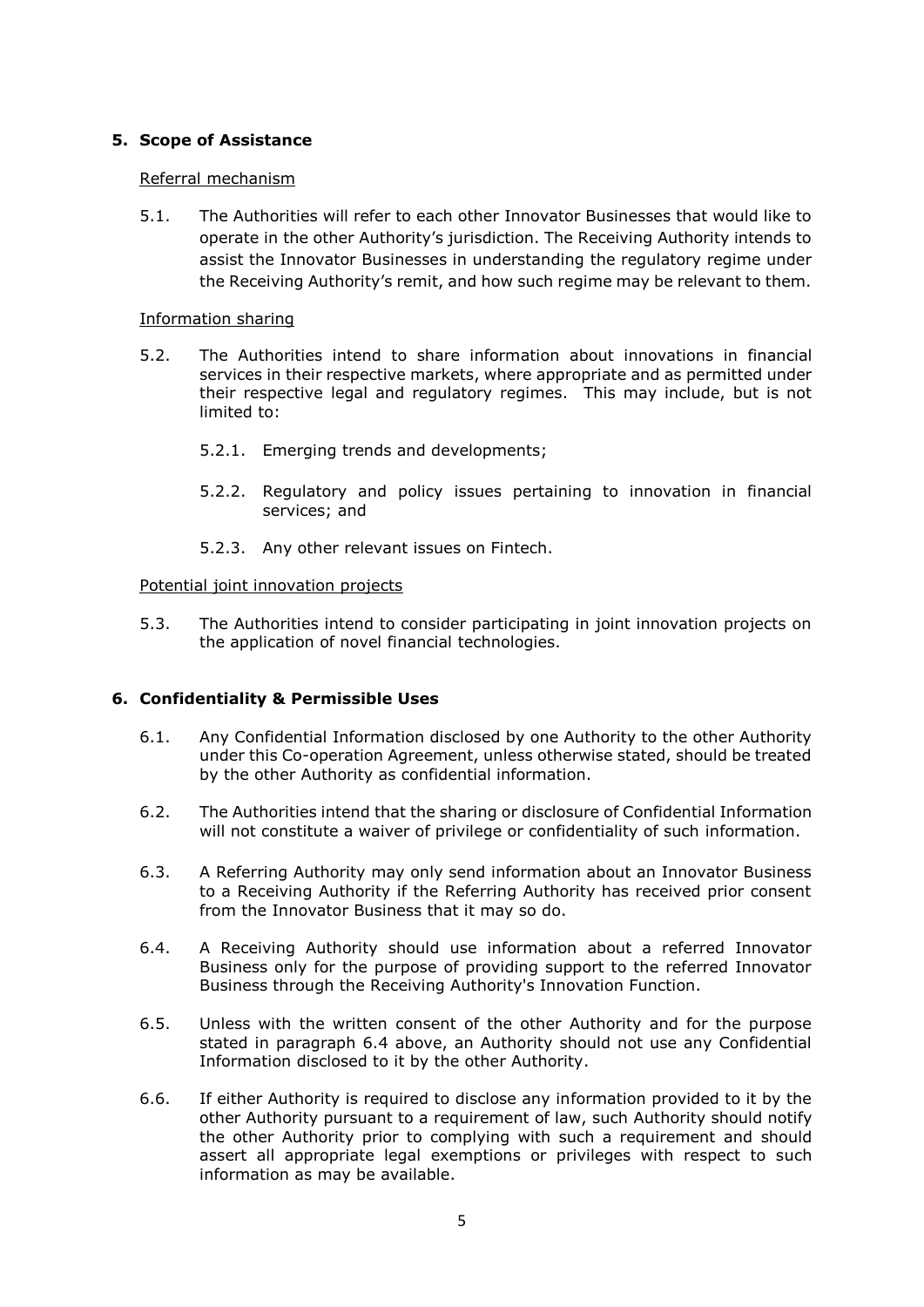# **7. Contact points**

7.1. To facilitate co-operation under this Co-operation Agreement, each Authority will designate a contact point as specified in Appendix 1.

# **8. Term**

- 8.1. This Co-operation Agreement takes effect from the date of execution and will continue to have effect until terminated by either of the Authorities by the giving of at least 30 days' written notice of termination to the other Authority.
- 8.2. Termination of this Co-operation Agreement does not affect obligations under any existing Memorandum of Understanding between the two Authorities.
- 8.3. In the event of the termination of this Co-operation Agreement, information obtained under this Co-operation Agreement will continue to be treated in the manner set out under paragraph 6.

# **9. Amendment**

- 9.1. The Authorities will review the operation of this Co-operation Agreement and update its terms as required.
- 9.2. This Co-operation Agreement may be amended if both Authorities agree in writing to do so.

# **Executed by the Authorities:**

**For FINMA** 

| Ashley Alder            | Michael Loretan                   |
|-------------------------|-----------------------------------|
| Chief Executive Officer | Head of Asset Management Division |

Date: \_\_\_\_\_\_\_\_\_\_\_\_\_\_\_\_\_\_\_\_\_\_\_\_\_\_\_ Date: \_\_\_\_\_\_\_\_\_\_\_\_\_\_\_\_\_\_\_\_\_\_\_\_\_\_\_

Julia Leung **Rupert Schaefer** Executive Director, Intermediaries Head of Strategic Services

**\_\_\_\_\_\_\_\_\_\_\_\_\_\_\_\_\_\_\_\_\_\_\_ \_\_\_\_\_\_\_\_\_\_\_\_\_\_\_\_\_\_\_\_\_\_\_**

Date: \_\_\_\_\_\_\_\_\_\_\_\_\_\_\_\_\_\_\_\_\_\_\_\_\_\_\_ Date: \_\_\_\_\_\_\_\_\_\_\_\_\_\_\_\_\_\_\_\_\_\_\_\_\_\_\_